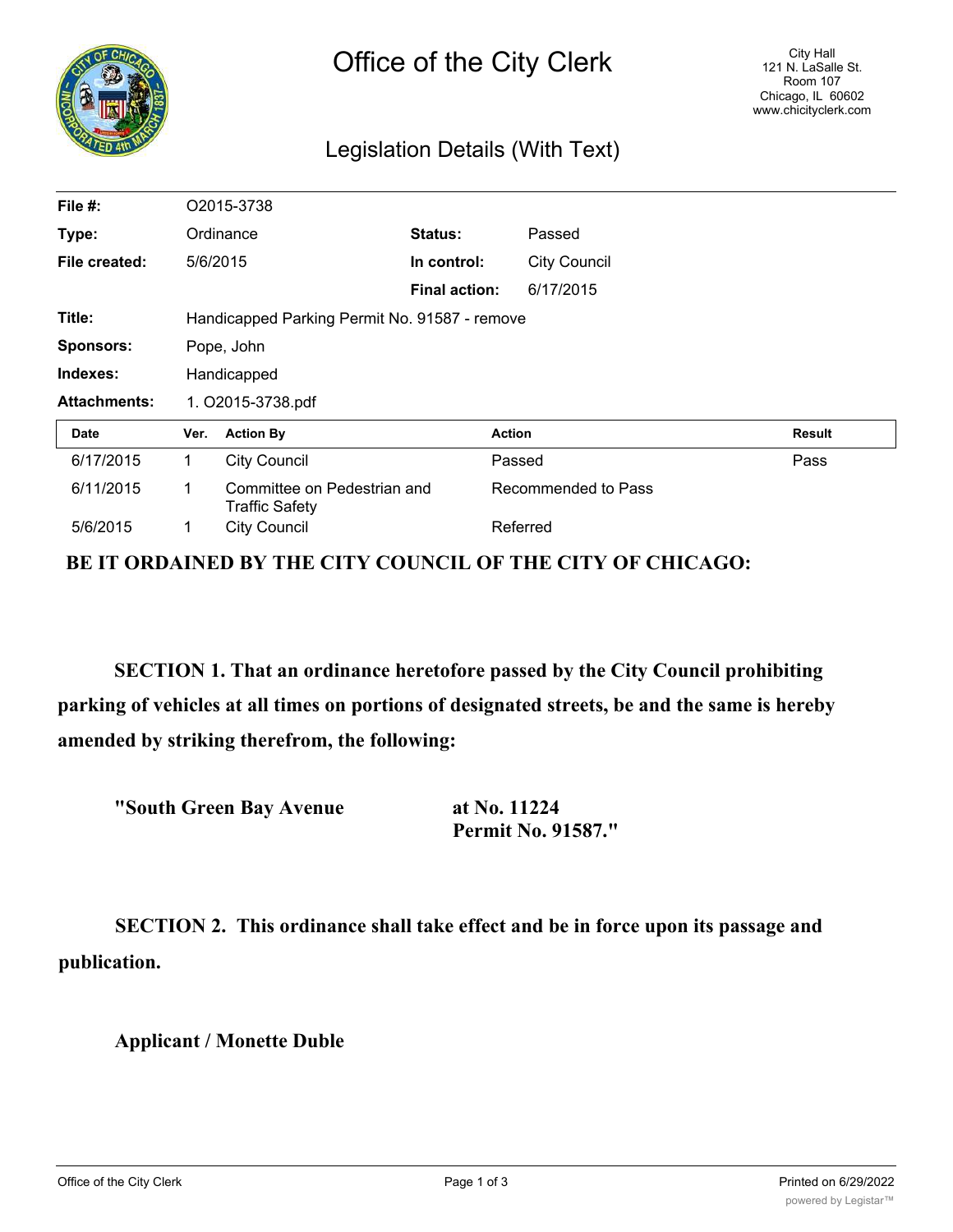**JOHN ^(.IjOPE V Alderma\\lOth Ward** . 773721 59-45

# **FOR SIGN REMOVAL REGARDING PROHIBITED PARKING EXCEPT FOR DISABLED PERMIT NUMBER \_**

**(FleasewintortraL) (Pleaseprint on**

**NAME OF DISABLED INDIVIDUAL:. REMOVAL LOCATION OF DISABLED PARKING SPACE REQUESTED:**

**( Please print or type current sign Iocaxioa iririrert.;**

**CHICAGO, ILLINOIS (OPCODE). (PHONE NUMBER),**

**REASON POT\* REMOVAL: PM<drfafirtt 4&S^M^llk^tJ**

## **NAME AND ADDRESS OF PERSON CURRENTLY BEING BILLED FOR**

**ANNUAL SIGN MAINTENANCE FEE: ;**

**(Please provide information only if billing information differ\*)**